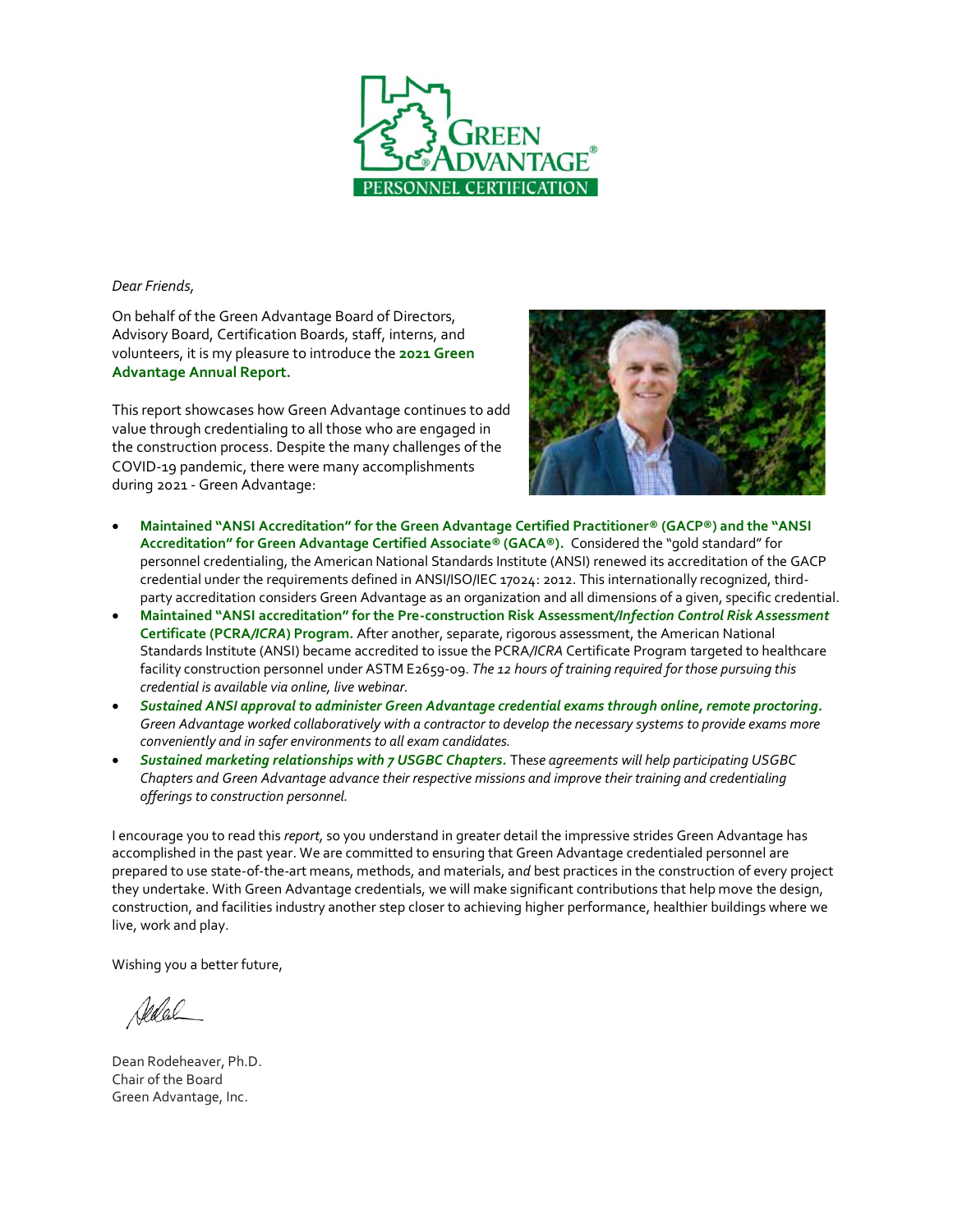# **GREEN ADVANTAGE®, INC. ANNUAL REPORT 2021**

## **Organizational Description**

Green Advantage®, Inc. is a non-profit organization. As an independent, third-party credentialing body that is non-industry affiliated, it develops and utilizes internationally recognized green building standards to provide personnel credentialing opportunities to the construction sector.

### **Vision**

Our vision is that the buildings and communities throughout the world are designed, constructed and utilized in a manner that supports environmental, social and economic sustainability.

### **Mission**

The Green Advantage mission is to be an exemplary credentialing organization to construction personnel, nationally and internationally.

### **Statement of Deliverables**

Green Advantage produces credentialing standards and assessments that promote the use of sustainable and disaster recovery-related construction practices and excellence to produce healthy, high performing, regenerative buildings, and communities.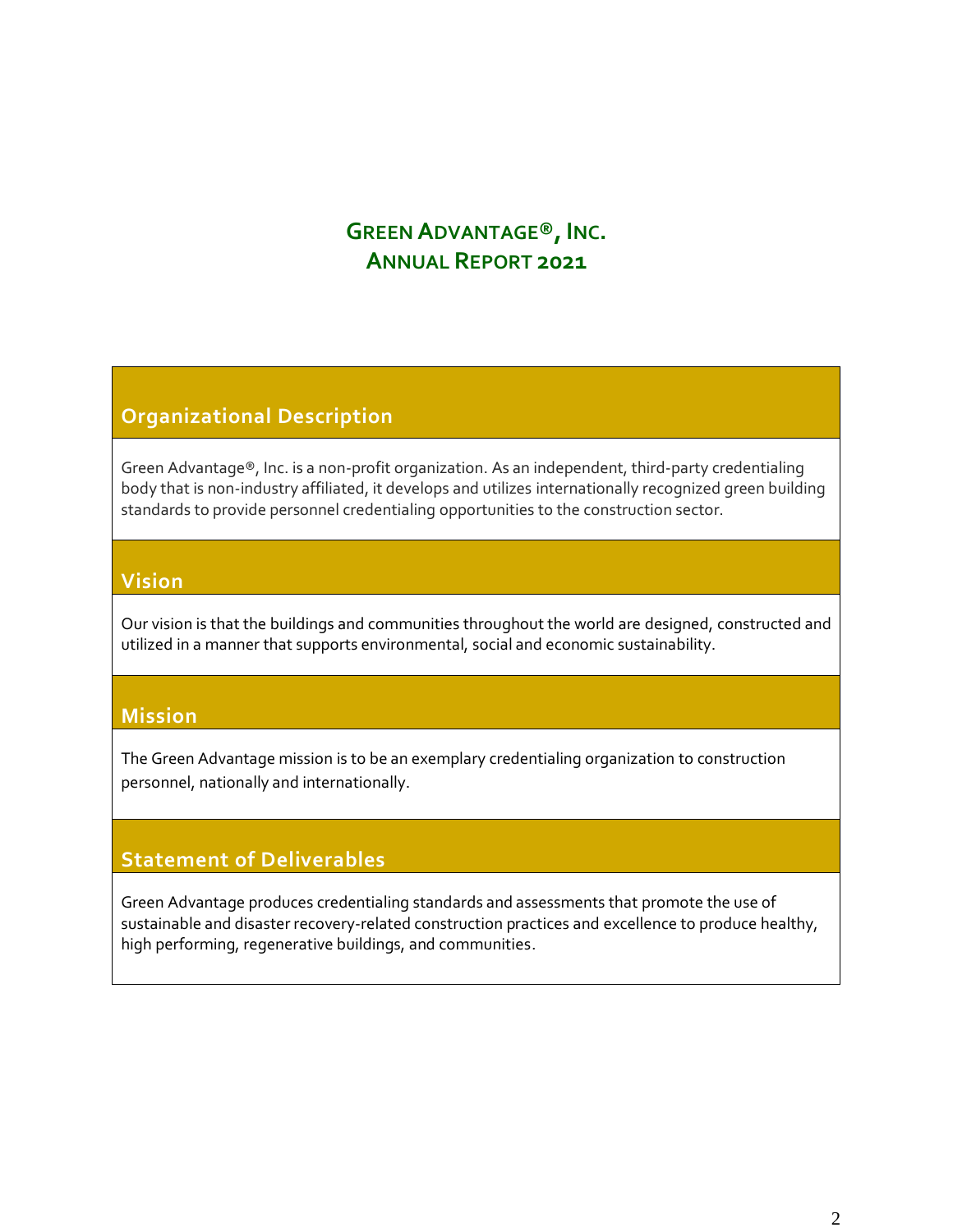### **Background & Attributes**

Building personnel play a pivotal role in creating and shaping the emerging green economy for this and future generations. Given the continued growth of green building, it is essential that the construction industry workforce becomes knowledgeable regarding relevant principles, current techniques, best practices, and materials employed in green building design and construction.

Moreover, this goal includes identifying and mitigating risks related to green building, *fortifying*  public protection, *and fostering* cost containment while still ensuring quality, team building, improved coordination, and overall attainment of environmental and health and safety goals. Targeted to empower construction personnel, Green Advantage Certification and its Certificate Program offer construction practitioners an affordable opportunity to differentiate themselves within the workforce and to enhance their skills in the field of green building and disaster recovery.

Established with grant funding from the United States Environmental Protection Agency and supported by *additional grants* from The Nature Conservancy, *and the Ford Foundation,* Green Advantage was developed in collaboration with Science Applications International Corporation (SAIC), and the University of Florida.

Green Advantage® attributes include:

- *A.* **Internationally recognized.** Green Advantage Certifications are recognized by the US Green Building Council, the Green Business Certification, Inc., the Veterans Administration, National Association of Home Builders, Associated Builders and Contractors, Finishing Trades International and others.
- *B. Construction f***ield focused.** Green Advantage credentials are created specifically for construction personnel - contractors, subcontractors, project supervisors, trades people, project architects and engineers, facility managers, and code officials. The two certifications verify knowledge of best practices, techniques, approaches, and materials – the 'how and what' – needed to improve the green construction process and desired results as well as the rationale – the 'why' - of green building. *The* PCRA*/*ICRA Certificate Program assists construction personnel in meeting the intent and compliance requirements of *T*he Joint Commission standard related to PCRA activity in health care facilities.
- *C.* **Green Builder Certification** *o***ptions.** Green Advantage offers two foundational construction personnel certifications that have been developed for use in the United States and Canada.
	- **Green Advantage Certified Associate® (GACA®):** The GACA Exam focuses on basic construction field principles, means, and methods that help ensure successful green building projects. Candidates for GACA certification are responsible for understanding the application of 300<sup>+</sup> green building best practices. The exam emphasizes meeting and exceeding green project goals related to building performance, worker and occupant health and safety, crew collaboration, and costs.

The GACA designation is valuable for tradespeople who wish to demonstrate their capability in green construction. The target audience for the GACA Exam also includes apprentices, construction students, and entry-level construction workers.

• **Green Advantage Certified Practitioner® (GACP®):** The GACP Exam focuses on green building field principles, means, and methods that help ensure successful green building projects and reduce risks associated with green building. Candidates for GACP certification are responsible for understanding the application of 800<sup>+</sup>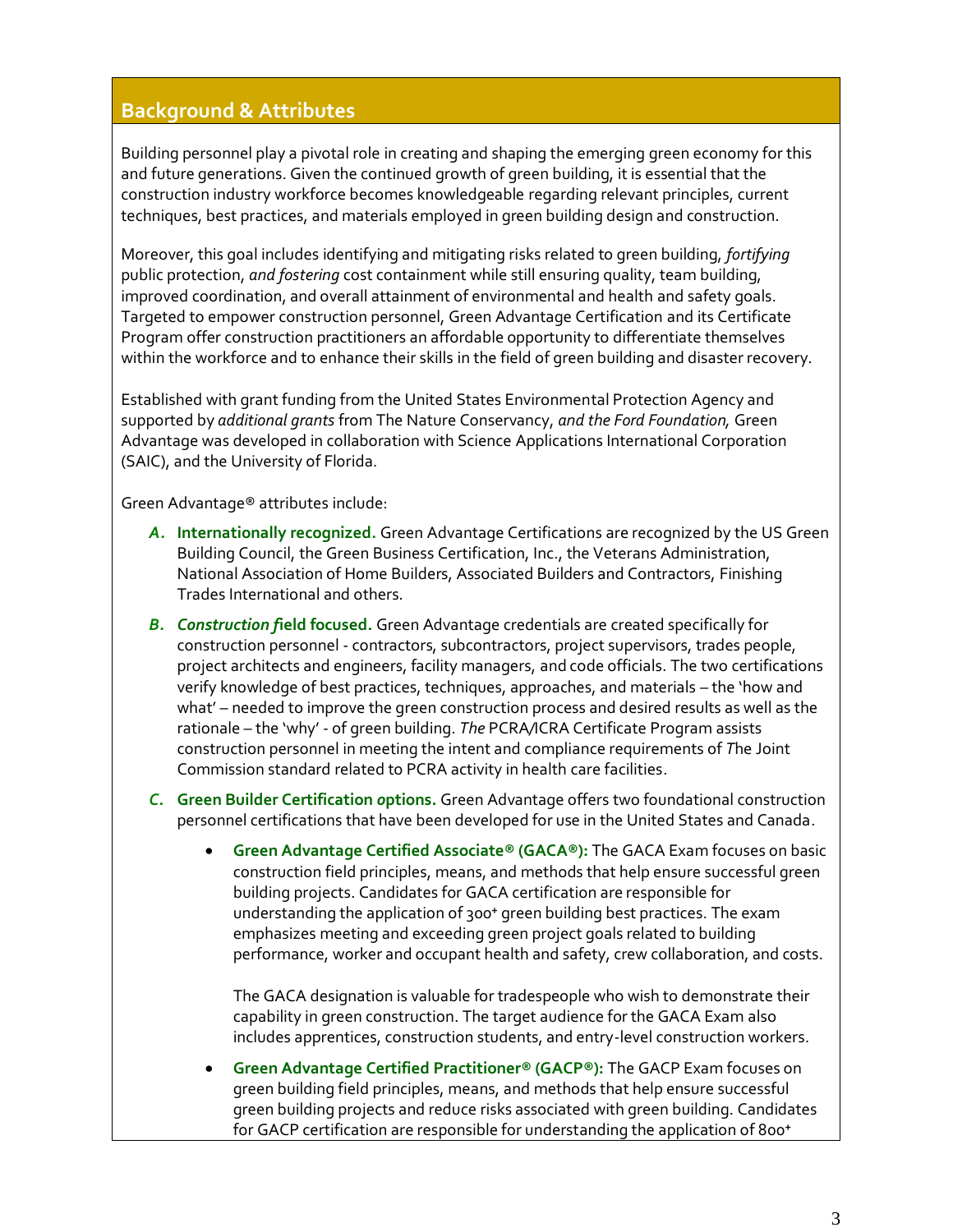green building best practices. The exam emphasizes meeting and exceeding green project goals related to building performance, worker and occupant health and safety, crew collaboration, and costs.

The GACP designation is valuable for construction supervisory personnel who wish to demonstrate their capability in green construction. The target audience for the GACP Exam also includes architects, engineers, code officials, and advanced students.

**Applicable to multiple green building systems.** Green Advantage Certification requires general understanding of green building rating systems, standards, and codes including LEED, Green Globes, NAHB Green Building Certification, Passive House, Living Building Challenge, IgCC and ASHRAE 189.1. A LEED Innovation Credit is awarded to eligible projects that utilize a sufficient percentage of Green Advantage certified personnel.

**Evidence-based.** The favorable environmental, health, and crew collaboration effects of the use of Green Advantage personnel on projects were confirmed in [research piloted by the](about:blank)  [University of Florida.](about:blank)

*D.* **PCRA Certificate Program.** This credential is designed to ensure that personnel who demolish, deconstruct, renovate, or construct healthcare facilities are better prepared to comply with guidelines for pre-construction risk assessment that are issued by The Joint Commission. The Joint Commission accredits hospitals and other healthcare organizations throughout the United States.

In the Joint Commission's "Environment of Care News" publication for November and December 2019, 5 authors called for all construction personnel participating in preconstruction, maintenance, and construction activities on healthcare facilities to demonstrate their competence by possessing a PCRA/ICRA, ANSI/ASTM-accredited credential.

Green Advantage is pleased to offer the only PCRA/ICRA, ANSI/ASTM-accredited credential available.

- *E.* **Sample Specifications.** *Sp*ecification options are available to guide the effective use of Green Advantage Certified personnel. Both are LEED Innovation Credit compliant for eligible projects. Sample specification language is also available for the use of PCRA/ICRA credentialed construction personnel.
- *F.* **Committed to empowerment of minorities.** Green Advantage strives to advance user accessibility and engagement with construction workers from ethnic and racial minority groups.
- *G.* **Updated regularly; group or individual exam administration.** The Green Advantage Compendium (the standard upon which Green Advantage Certification Exams are based) is updated regularly in order to reflect the rapid changes in green building and curtainwall installation. Depending upon COVID-19 precautions*, e*xams can be administered and proctored by Green Advantage in group settings or individually administered through remote, online proctoring throughout the US, Canada and other *select* countries.

### **2021 Governing Board**

The Green Advantage Board of Directors defines the organization's strategic plan, budget, and certification activities. It appoints the Advisory Board, Certification Boards, and the Chief Executive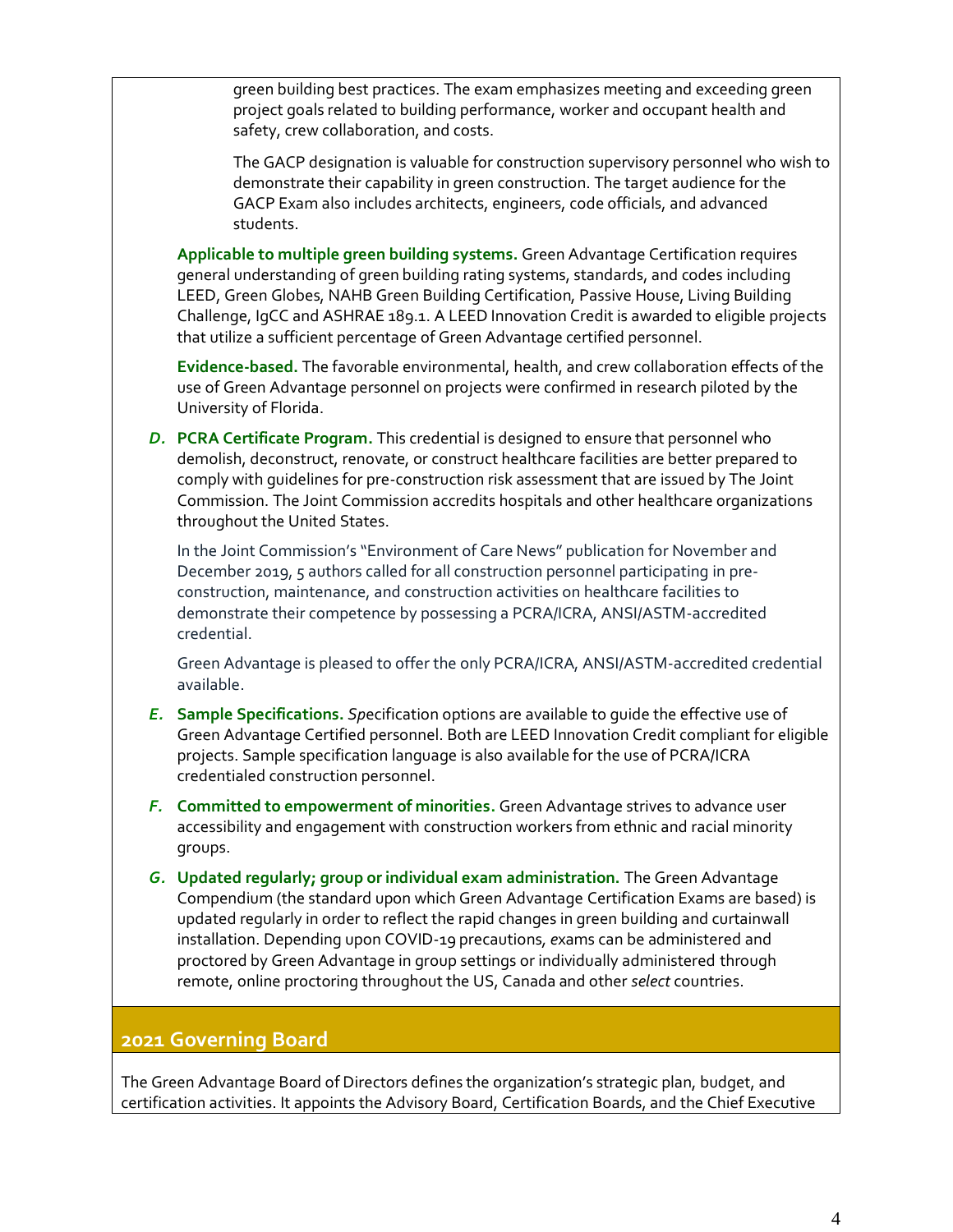Officer. It ensures objectivity and impartiality and manages conflict of interest throughout the organization. Board members\* include:

[Dean Rodeheaver,](about:blank) Chair [James Mayer, Vice Chair](about:blank) Tina Dortch, Secretary [Barbara Englehart,](about:blank) Treasurer [Lorna Bravo](about:blank) [Grady O'Rear, President/CEO](about:blank)

\*For biographical information see the ["People"](https://greenadvantage.org/people) section of the Green Advantage website.

### *2021 Advisory Board*

The Advisory Board\* provides expert organizational guidance to Green Advantage. Four Advisory Board members served in this capacity in 2021.

[Denis Hayes](about:blank) [Amory Lovins](about:blank) [Susan Maxman](about:blank) [Mona Sahlin](about:blank)

\*For biographical information see the ["People"](https://greenadvantage.org/people) section of the Green Advantage website.

#### **2021 International Green Builder Certification Board**

The International Green Builder Certification Board is responsible for ensuring the integrity, impartiality, and fairness of the standards documented in the Compendium, from which green builder certification exams are drawn. This Board also approves certification requisites and exam specifications appropriate for the Green Advantage Certified Associate (GACA) and the Green Advantage Certified Practitioner (GACP). Board members\* during 2021 include:

[James Scott Brew](about:blank) [Daniel Castro-Lacouture](about:blank) Alicia Cuervo [Lance Davis](about:blank) [Richard Dooley](about:blank) [David Eisenberg](about:blank) Ray Felix Shannan Garretson [Bruce Hammond](about:blank) Alexander (Alec) H. Hay [Rob Holsten](about:blank) Werner Jager (ex-offico) [Scott Kelting](about:blank) [Jim Kerr](about:blank) Ed Lewis David Matiella [Dave Metzger](about:blank) [Chuck Miccolis](about:blank)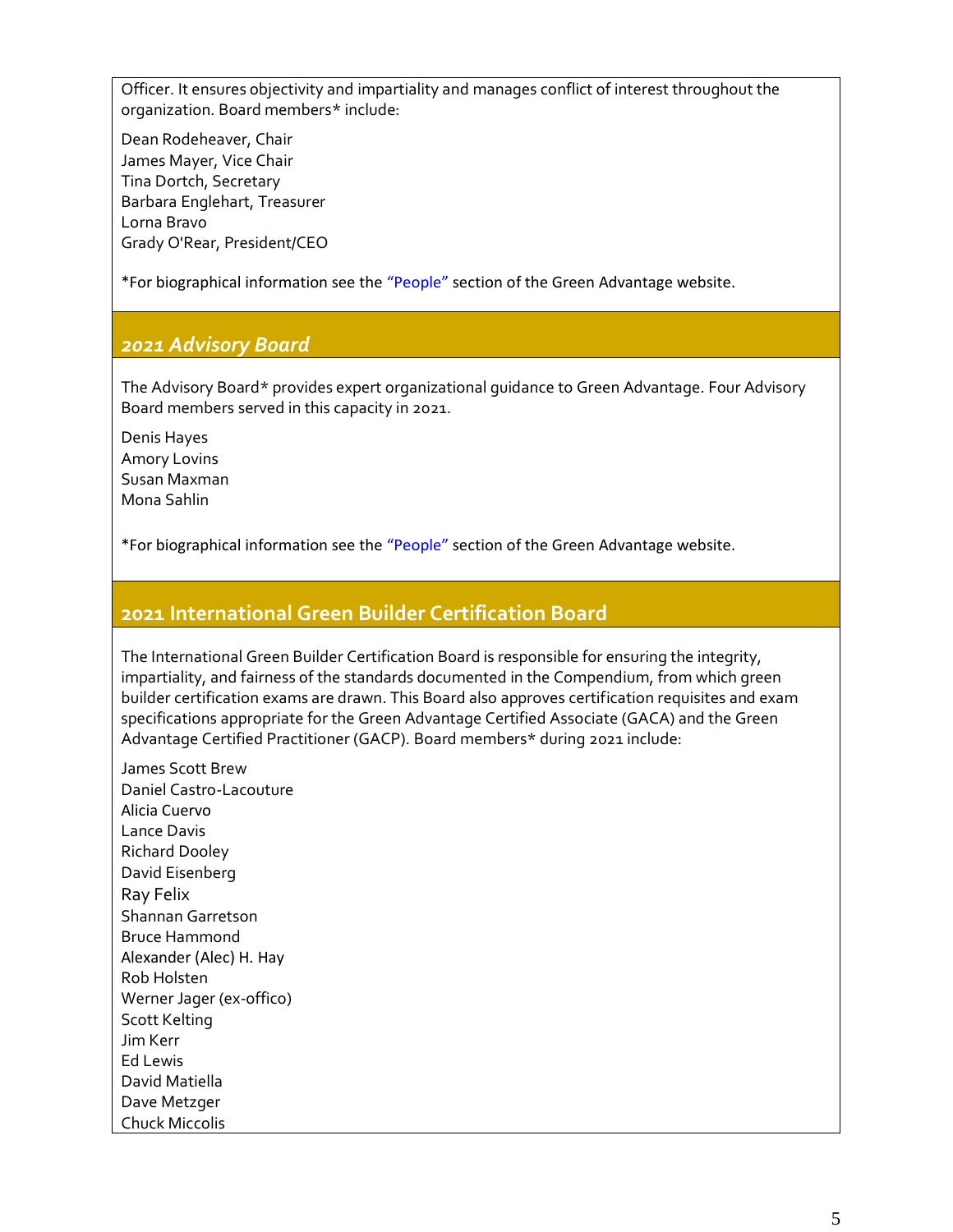Marshall Mulloy Svetlana Olbina [Georg Reichard](about:blank) [Keith Robinson](about:blank) [Chris Rotenberry](about:blank) [Kevin Stack](about:blank) [James Sullivan](about:blank) [Maruja Torres-Antonini](about:blank) Jim Touey (ex-officio) [Darryl Williford](about:blank)

\*For biographical information see the ["People"](https://greenadvantage.org/people) section of the Green Advantage website.

## **2021 Pre-Construction Risk Assessment/Infection Control Risk Assessment (PCRA/ICRA) Subject Matter Experts**

Pre-Construction Risk Assessment Subject Matter Experts oversee the quality of certificate standards that form the basis for Green Advantage Pre-construction Risk Assessment/Infection Control Risk Assessment (PCRA/ICRA) Certificate Program for healthcare construction personnel. The purpose of the Certificate Program is to familiarize construction personnel across trades, regardless of whether serving in a supervisory or non-supervisory capacity, with foundational principles and best practices that promote understanding about successful delivery of PCRA/ICRA related activity. Subject Matter Expert participation helps ensure the relevance, integrity, impartiality, and fairness of the Certificate Program. Members\* of this body include:

James A. Antonnuci [Cathryn Balestrieri](about:blank) [Daniel Castro-Lacouture](about:blank) [Michael Compton](about:blank) Sam Figuero [Mike Gonzalez](about:blank) [Kenneth Haber](about:blank) Andrew Joca Ed Lewis [Joe MacInness](about:blank) Svetlana Olbina [Tyler White](about:blank)

\*For biographical information see the ["People"](https://greenadvantage.org/people) section of the Green Advantage website.

### **2021 Accomplishments**

Below are some of the highlights of the many achievements made possible through the efforts of the Green Advantage Governing Board, Advisory Board, Certification Board, Subject Matter Experts, and [other volunteers,](about:blank#Volunteers) [staff,](about:blank#Personnel) and, of course, Green Advantage credentialed personnel:

**Maintained ANSI Accreditation for Green Advantage Certified Practitioner (GACP) and Green Advantage Certified Associate (GACA)**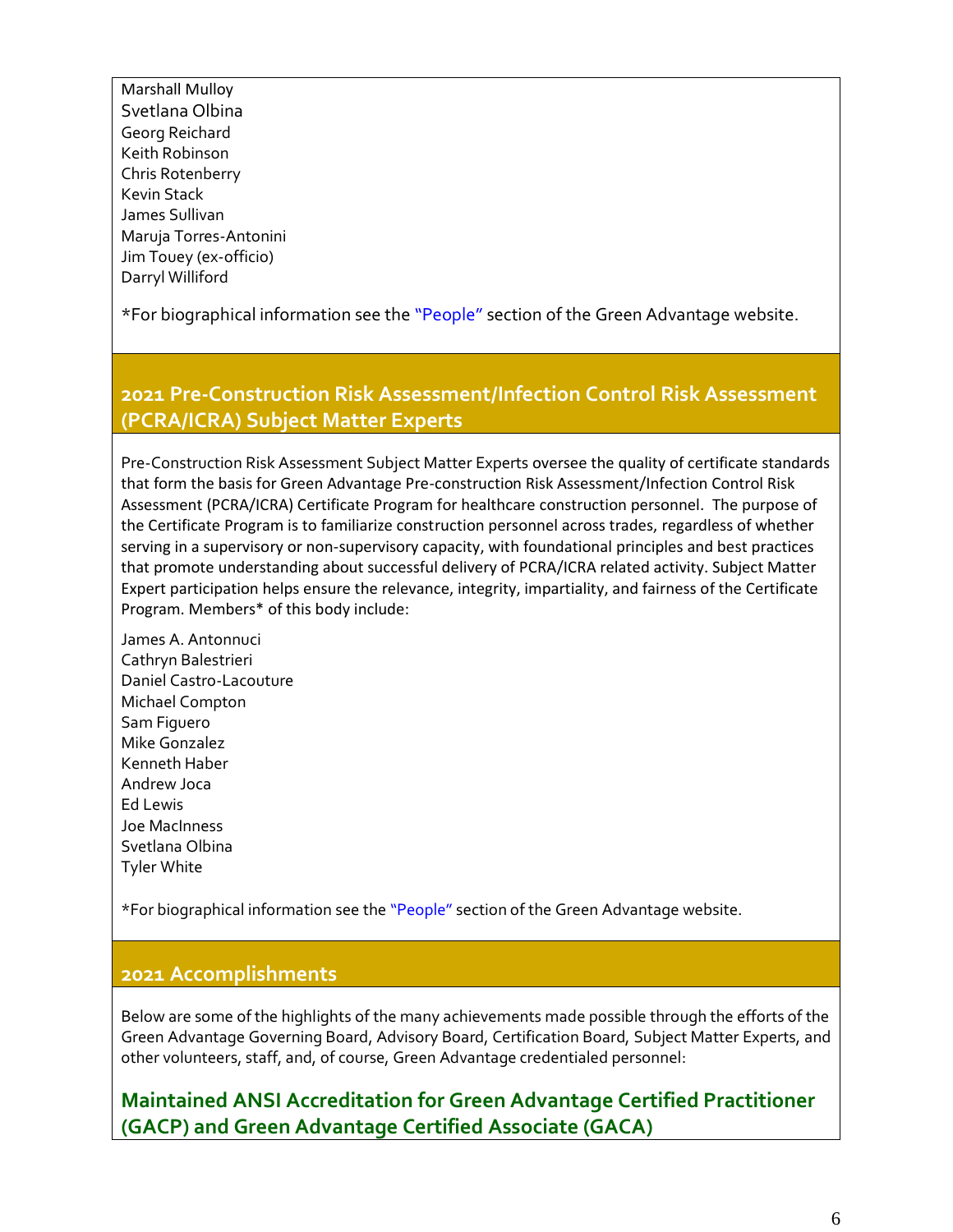In 2021 the American National Standards Institute Personnel Certification Accreditation Committee granted Green Advantage continued accreditation under ISO/IEC 17024:2012 for the Green Advantage Certified Practitioner (GACP) and the Green Advantage Certified Associate (GACA). Both Certifications are designed for relevance in the US and Canada.

Considered the "gold standard" for personnel certifications in the industry, ANSI Accreditation requires Green Advantage management, financial, and certification processes to be thoroughly reviewed and approved against rigorous ANSI standards by ANSI auditors.

ANSI is the U.S. representative of the International Organization for Standardization (ISO). The ISO is a worldwide federation of national standards bodies from more than 145 countries, one from each country. Its mission is to promote the development of standardization and related activities in the world with a view to facilitating the international exchange of goods and services, and to developing cooperation in the spheres of intellectual, scientific, technological, and economic activity. ISO's work results in international agreements that are published as International Standards and other types of ISO documents.

ANSI accreditation is recognized nationally and internationally and has become the hallmark of a quality certification program.

## **Maintained ANSI Accreditation for the Pre-construction Risk Assessment/Infection Control Risk Assessment Certificate (PCRA/ICRA) Program**

After another, separate, rigorous assessment, by the American National Standards Institute (ANSI) Green Advantage maintained authority to issue the PCRA/ICRA Certificate under ASTM E2659-09 in 2021.

This credential is designed to ensure that personnel who demolish, deconstruct, renovate, construct, or maintain healthcare facilities are better prepared to comply with guidelines for pre-construction risk assessment and infection control risk assessment that are issued by The Joint Commission. The Joint Commission accredits hospitals and other healthcare organizations throughout the United States.

The PCRA/ICRA Certificate Program was developed to help construction workers become familiar with the means, methods, materials, and best practices associated with health care facility risk assessment and basic infection control. To mitigate Healthcare Associated Infections (HAIs) and other potential risks, for licensing purposes, healthcare facilities are required to have a Pre-construction Risk Assessment (PCRA) process established. The PCRA is used for any planned or unplanned demolition, construction or renovation. It is a formal protocol used to identify these potential risks and create mitigation strategies to reduce or eliminate them. PCRA is the umbrella term that includes ICRA as well as mitigation of noise, odors, vibration, waste, and other risks in the healthcare environment.

The training and assessment are based on learning objectives, assessments and protocols developed and approved by a distinguished panel of subject matter experts from health care environmental health and safety, academia, construction education and training, and experienced PCRA/ICRA construction supervisory personnel. The 12-hour training is followed by an exam. Those attending the training and passing the exam are awarded the PCRA/ICRA Certificate.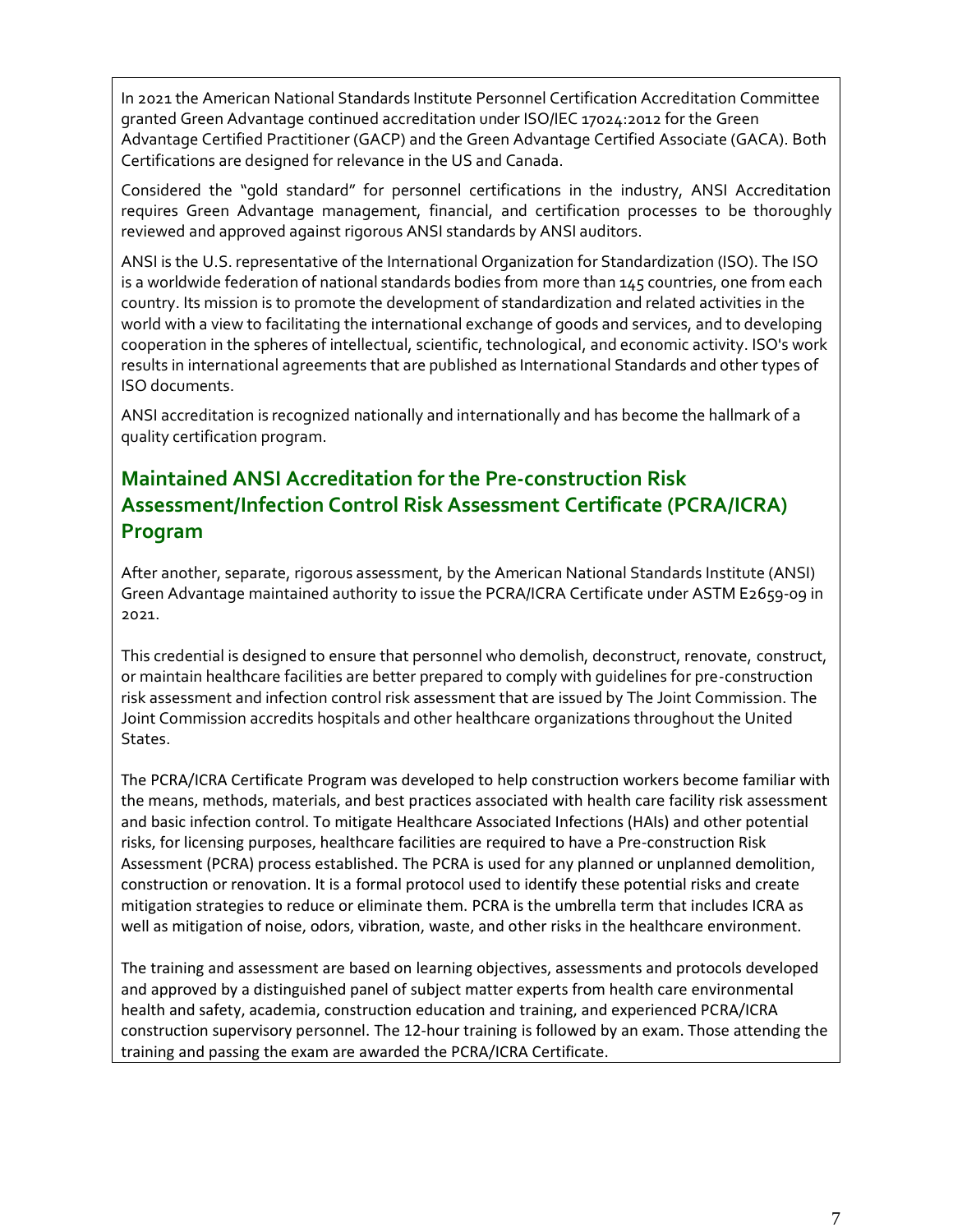## *Sustained ANSI approval to administer Green Advantage credential exams through online, remote proctoring.*

Green Advantage worked collaboratively with a contractor to develop the necessary systems to provide exams more conveniently and in safer environments to all exam candidates. The online proctoring system permits examinees to take the exam as long as they have adequate WiFi connectivity and access to a quiet space. Proctoring is one-to-one, proctor-to-examinee, with Artificial Intelligence features that help ensure exam security and prevent cheating.

## *Sustained marketing relationships with 7 USGBC Chapters.*

These agreements will help participating USGBC Chapters and Green Advantage advance their respective missions and improve their training and credentialing offerings to construction personnel. Participating Chapters are: Green Building United, Illinois Green Alliance, Long Island, Los Angeles, New Hampshire, San Diego, and Texas.

## **Administered Over 14,000 Exams**

During 2021 the cumulative number of Green Advantage exams administered since the organization's inception exceeded 14,000.

### **Commitment to the Triple Bottom Line**

### **Achievements in reducing Environmental, Social, & Economic Impacts of Green Advantage as an Organization 2021**

- Reduced vehicular & air miles
	- ➢ Meetings of all Boards and management occurred via teleconference
	- ➢ *Internal meetings and communications via phone or teleconference*
	- ➢ *Customer relations via phone or teleconference*
	- ➢ *All training via live webinars, rather than in-person training*
	- ➢ *All presentations via webinar*
- 2021 use of electronic communications, striving for "paperless" offices
	- $\triangleright$  Established electronic dashboard for those interested in or currently credentialed
	- $\triangleright$  Created online registration and payment system
	- ➢ Reduced "hard" mailings through electronic mailings of Study Guide and credential awards
	- $\triangleright$  When printing needed, used double sided copying
- Products/services purchases from companies that are local and/or independently certified by Green Seal, FSC, Fair Trade, Equal Exchange, B Corporation, USDA Organic Certification, Oregon Tilth Certified Organic, or other high-quality certifications
	- ➢ Purchased and used high recycled content paper (50%-100% recycled)
	- ➢ When applicable, prioritized purchasing organic plant food; used recyclable plates and utensils; provided organic food for reception
- Emphasis on diversity in hiring, board appointments, volunteer placements, outreach to exam candidate sectors;
	- ➢ Governing Board, 29% female, 29% racial/ethnic minority